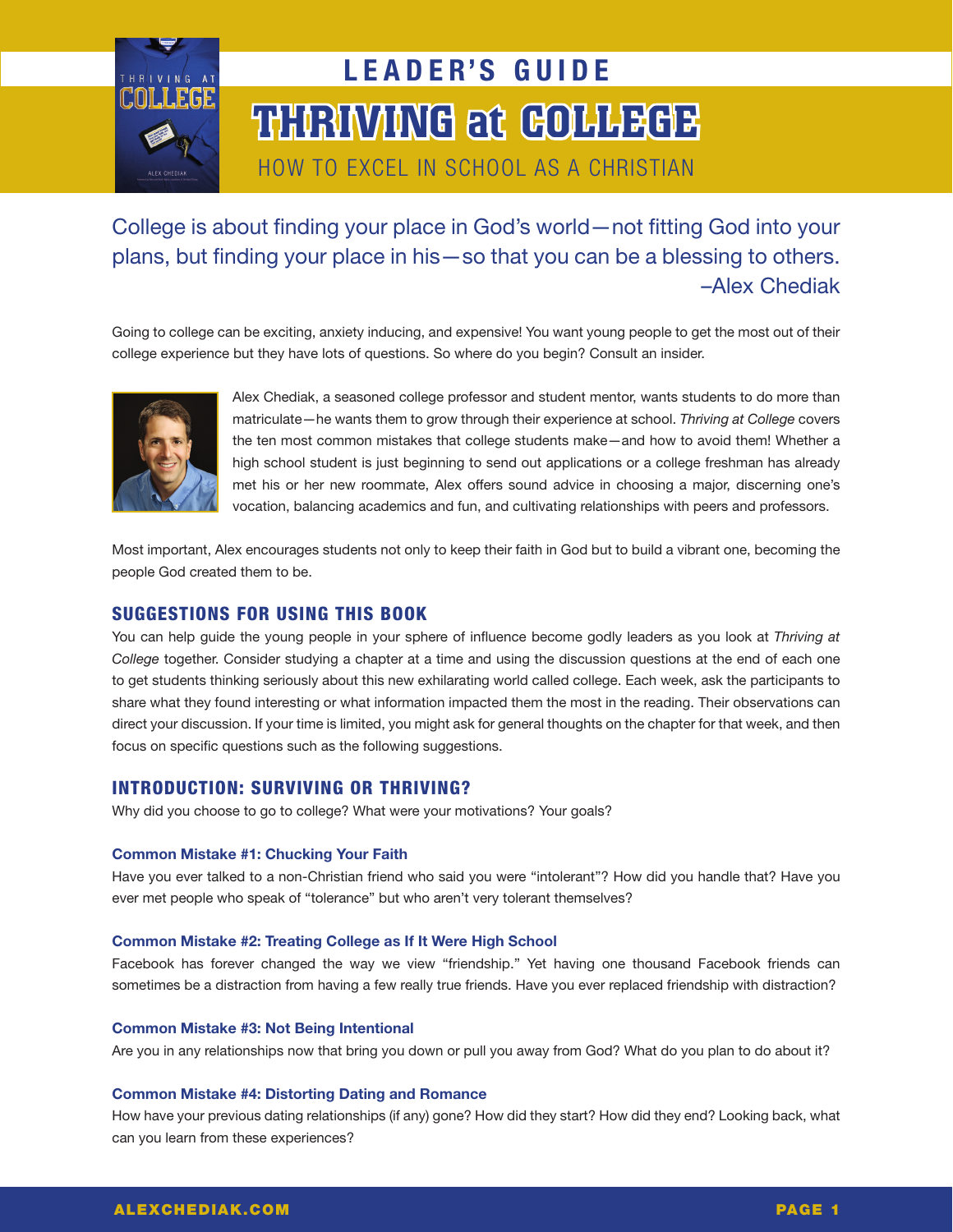## **Common Mistake #5: Refusing to Grow Up**

Are you growing in financial responsibility and independence? Are you living within your means? What is helping you or hindering you from achieving that goal?

## **Common Mistake #6: Being a Flake**

Have you ever had someone flake out on you about something? How did you feel? What do you wish the person had done instead?

#### **Common Mistake #7: Living Out of Balance**

How do you approach your work? Do you see it as drudgery? How much time do you spend on recreation? What things really refresh and recharge you?

#### **Common Mistake #8: Being Too Passive or Too Cocky**

Do you have any expectations about your abilities or future prospects that may ultimately prove unrealistic? Would it leave you devastated, or could you trust God to create other avenues for you to serve him?

#### **Common Mistake #9: Living for Grades**

Have you been jealous of others who seem more academically gifted than you? Have you battled a feeling of pride toward those who seem less academically gifted than you? What are ways to curb those feelings?

#### **Common Mistake #10: Wasting Opportunities**

What extracurricular activities have you chosen to pursue and why? How do these activities impact your academics?

# Do You Own Your Christian Faith?

#### Alex Chediak writes,

I pray college will be the time in your life when God really gets a hold of you, solidifying your faith and empowering you to make great strides toward godliness in your actions, thoughts, and motivations.

# Thinking about Thriving

#### **1. Ask the group for a definition of "getting saved."**

# **2. Would anyone like to tell us about when he or she got saved? What were the obvious changes in your life?**

Continue with Alex's observations below. For the verses Alex mentions, either write them on a white board, prepare them in advance as an overhead or PowerPoint, or ask different participants to look up the verses and read them aloud.

"Getting saved" means escaping (or being saved from) the consequences of our disobedience to God. It also means being freed to obey God from a new heart, from an internal desire to love and please him—to do his will with the right motivation, not to earn his favor but in response to having already received it for all eternity. We're told it requires a new birth (John 3:3, 5; 1 Peter 1:3), because we're born into this world dead to the things of God (Ephesians 2:1-3). The Old Testament speaks similarly of our need for a "new heart" and a "new spirit" (Ezekiel 36:24-28), namely, one that is responsive and warm toward God rather than lifeless and cold.

# Thinking about Thriving

**1. What steps have you taken to maintain godliness in your actions, thoughts, and motivations? Are these steps easy or difficult to maintain in college? Why is that the case?**